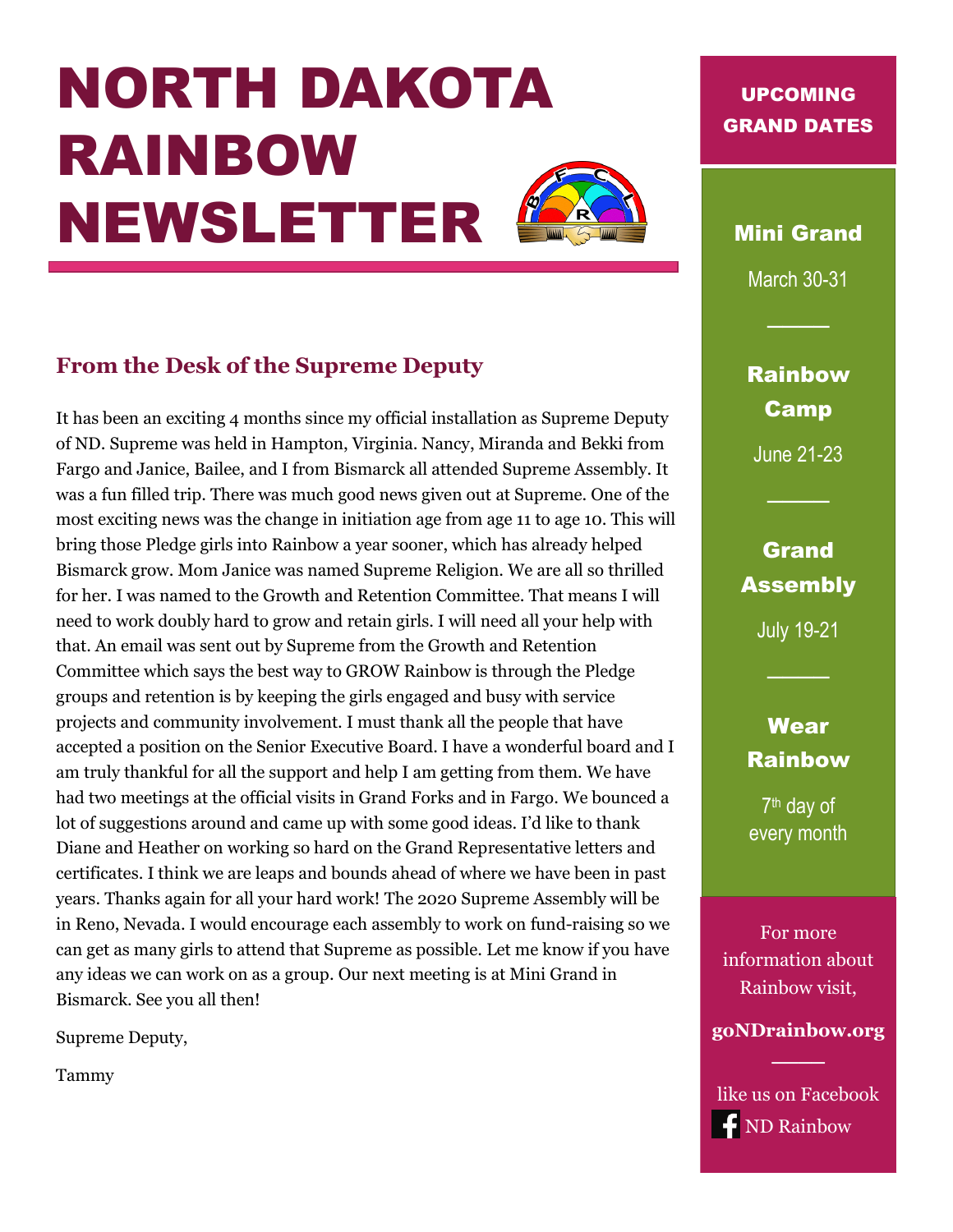#### **Miranda Morgan, Junior Past Grand Worthy Advisor Year in Review**

Wow, what a year! My theme was "Where Flowers Bloom So Does Hope". My service project was the Great Plains Food Bank, which serves as the only food bank in North Dakota and also serves Western Minnesota. My colors were red, coral, pink, and lime green and my term flower was the gerbera daisy.

I started my 2017-2018 Grand Worthy Advisor term with a mystery trip to Minneapolis. We had the opportunity to volunteer at Feed My Starving Children. While we were there we packaged 209 boxes of food which will provide 45,144 meals. Following Feed My Starving Children, we got to tour the Shrine hospital, which was an eye-opening experience. In January I held an Official Visit in Bismarck, which served as a bonding experience with Rainbow Girls and Mother Advisors across the state.



The end of March brought us to the 'Circus Season'. It was truly a great time representing this organization at various venues across the state of North Dakota. This experience gave me the opportunity to positively influence numerous girls who will hopefully be Rainbow leaders in the future.

I attended the Grand York Rite Banquet in Fargo in April and had the opportunity to build relationships with one of our sponsoring orders. At this event, I successfully raised over two hundred dollars for the Great Plains Food Bank, which was my service project. In May, Mini-Grand was held in Fargo. The various meetings made me realize what a great organization this truly is.

The weekend before Grand Assembly I travelled to Jamestown for Grand Chapter. I was so excited to represent Rainbow by carrying the flag of our order and bringing greetings on our behalf. That experience helped me reflect on how proud I am to be a part of this organization and how excited I was for my very own Grand Assembly.

Well the time was here and it was already Grand Assembly! I remember waking up and thinking this is what I've waited for my whole time as a Rainbow Girl. What a weekend. I almost don't even remember it all because it went so fast. I was honored to have the Supreme Worthy Associate Advisor, Joanie Jacka, visiting from Nevada. I can't thank the Fargo Assembly enough for all their help and dedication to helping me make the weekend run as smooth as possible. I was able to raise and donate \$1,500 as well as 287 pounds of food for the Great Plains Food Bank.

At the end of July, I traveled to Hampton, Virginia; with a few people from North Dakota Rainbow. I was ecstatic to represent North Dakota on the Supreme level as the Grand Cross of Color Bible Bearer. I also gave a toast to the organization at the Grand Cross of Color Brunch. It was a week of learning and getting to know other jurisdictions, along with some fun! Our first few days included some tasty seafood and time wandering around Hampton. Our last days were spent with Arkansas exploring Williamsburg, Busch Gardens, and going to Virginia Beach. It's safe to say we all made lasting friends and have a good reason to visit Arkansas Rainbow!

It was a great year as Grand Worthy Advisor and I look forward to watching the girls continue to 'bloom' in this wonderful organization!

In Rainbow Love and Service, Miranda Morgan PGWA

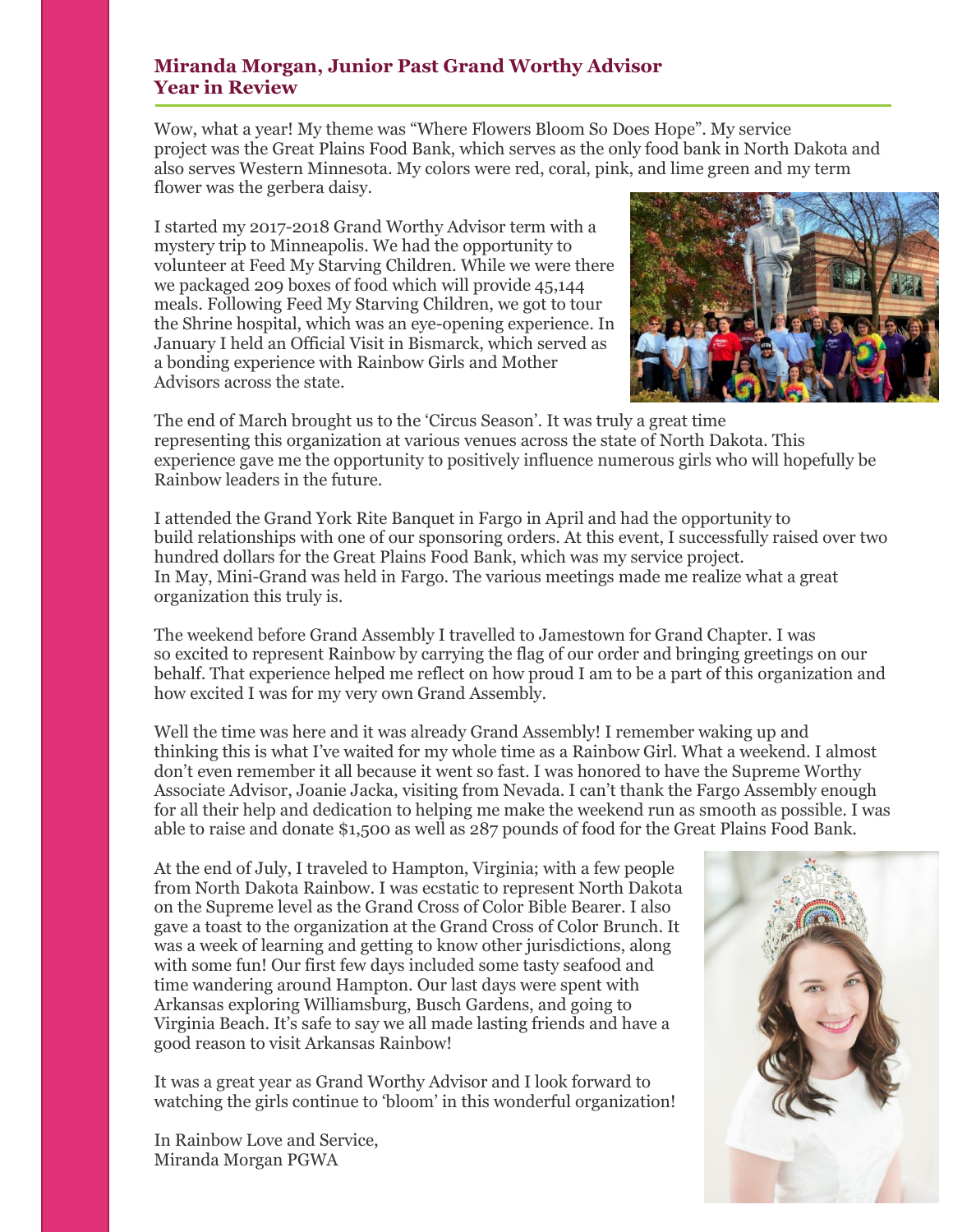Fargo Assembly had a busy summer. It started with hosting Grand Assembly in Fargo for the first time and ended with Supreme Assembly, which 3 Fargo members attended. The fall has been busy as well. We helped the Shriners with their annual corn feed in August. In September we hosted a potluck picnic for prospective members and attended an Official Visit in Grand Forks. We hosted an Official Visit November 10-11 which was a lot of fun! We had an initiation, played games, and volunteered at a local homeless shelter. We are also going to be selling tickets for "It's a Wonderful Night" at the West Acres mall.



Fargo Assembly is also starting a Pledge group. The Pledge group is for girls ages 6 and up and is run by the Rainbow Girls. At these meetings we have a snack, do a craft, and have a short business meeting. At one of the recent meetings we tied blankets for Project Linus. Our Rainbow meetings are on the first and third Sundays of every month at 5pm, and the Pledge meetings are the first Sunday of every month at 4pm.

Bekki Maxfield, Worthy Advisor Adeline Easton Assembly #4

#### **Bismarck Assembly**

Hello, my name is Keanna Nation and I am from Bismarck Assembly # 3. The fall has been very busy for Bismarck Rainbow. In September we helped serve the Fly-In Breakfast at the Aero Center, helped with childcare at the Shriner Ceremonial, and attended the Official Visit in Grand Forks. In October we help a prospect party for both Rainbow and Pledge girls at the Pumpkin Patch, afterwards the Rainbow Girls went to the corn maze and had a sleepover. We also made cookies and took them to the fighter fighters for Good Deed for Anne Day. This is a day where we do a good deed to honor our sister Anne who was lost to domestic violence. We have been collecting toys for the Shriners Children's Hospital. In November we had our pie baking fundraiser and went to Fargo for the Official Visit. We look forward to these Official Visits because any time the assemblies get together, we all have a lot of fun and get to know each other better and become friends. We have also been communicating with our Grand Representative Counterparts from around the world by sending letters and getting to know each other.

In our assembly we have about 12 girls and a few waiting to be initiated. It's going to be really fun to get more girls into Rainbow because we will have more opportunities to do fun activities together. The more the merrier! Our meetings are the first and third Thursday of each month at 7pm. We have a pledge group for girls 6 and up that meets the first Thursday of every month at 6pm.

Sincerely, Keanna Nation, Bismarck Assembly #3

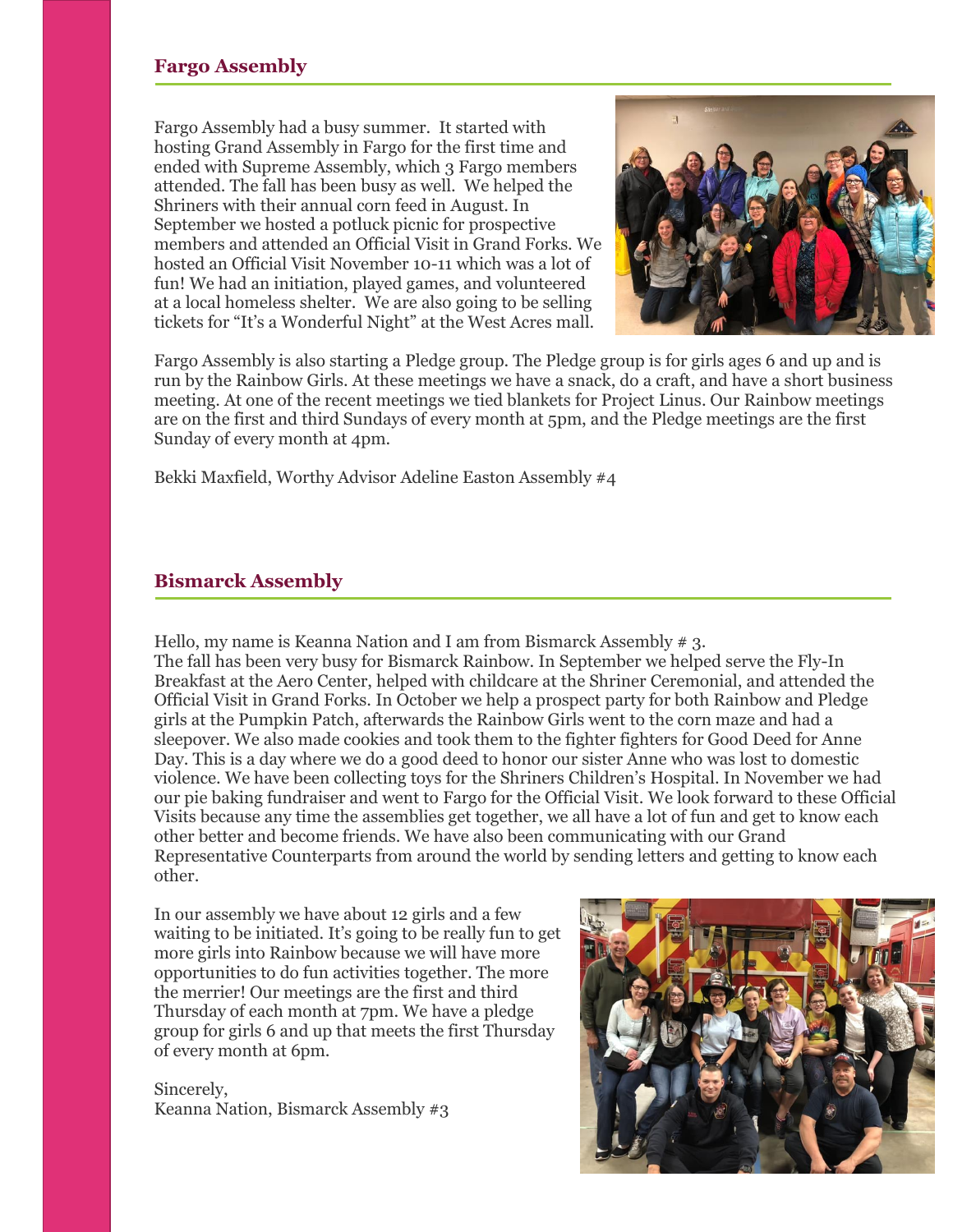#### **Grand Forks Assembly**

At the end of September, Grand Forks hosted the first Official Visit of the year where we initiated 3 girls. It was a fun time filled with bonding and games. We also participated in the Potato Bowl Parade along with the DeMolay Boys. We also planned a group trip with DeMolay to a haunted house in Gilby. We are starting our Lefse fundraiser and planning our holiday service. We are planning a trip to one of the local nursing homes where we will sing carols and play games with the residents to help get them in the holiday spirits.

Grand Forks Rainbow meetings are the second and fourth Mondays of the month at 7pm. There is also a Pledge Group in Grand Forks for girls 6 and up that meets the second Monday of the month at 6pm.

Rody, Mother Advisor Grand Forks Assembly #2



#### **Williston Assembly**

Williston is very busy this fall getting ready for the annual winter formal which was held on November 17th. We worked hard on the set and decorations for the dance. The theme is "An Evening in Paris" with decorations including an Eifel Tower and the Arc de Triumph. We offered a formal wear give away on October  $27<sup>th</sup>$  for anyone who might not be able to afford the appropriate attire for the dance. There was a nice article in the Williston Herald about the dance and a little about Rainbow and its possible demise in Williston. It has already generated some interest in Rainbow. We attended the Official Visit in Fargo with one new initiate.



Pam White, Mother Advisor Vivian Snyder Assembly #10